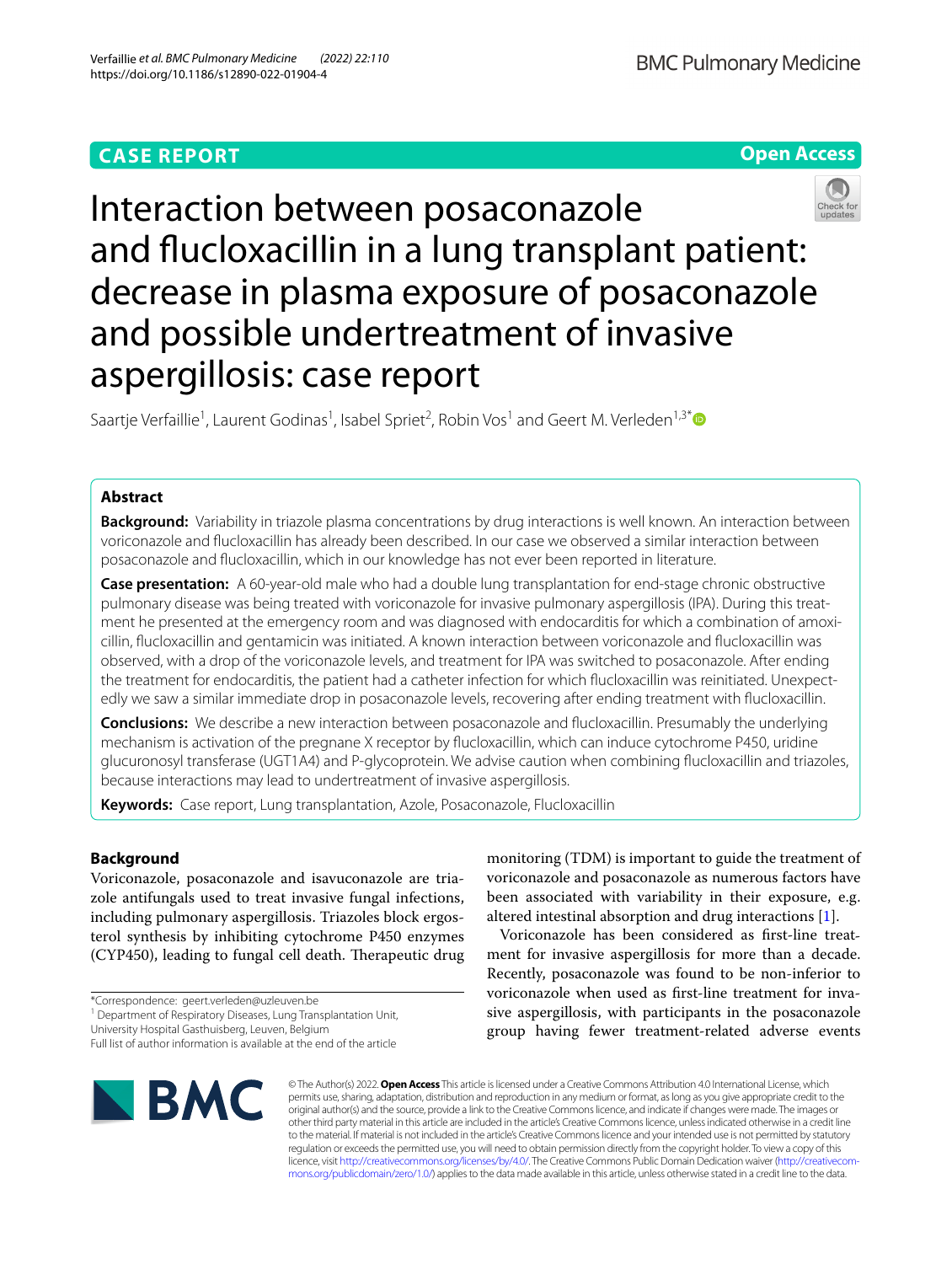than in the voriconazole group  $[2]$  $[2]$ . The same is true for isavuconazole, which also showed non-inferior efficacy and a signifcantly better safety profle, when compared to voriconazole in the same setting  $[3]$  $[3]$  $[3]$ . While the three triazoles show similar efficacy in patients with invasive aspergillosis, they have signifcantly diferent impact on liver-mediated drug metabolism [\[4](#page-4-0)]. Voriconazole is a substrate and a strong inhibitor of the enzymes CYP2C9, CYP2C19 and CYP3A4. In contrast, posaconazole is not metabolized to a signifcant extent by CYP450; it is partially metabolized via uridine glucuronosyl transferase (UGT1A4, phase 2 enzymes) [[5\]](#page-4-1) and is a substrate for p-glycoprotein (P-GP) efflux in vitro. It is also a strong inhibitor of P-GP [[6\]](#page-4-2).

Cyclosporin is a calcineurin inhibitor, used as an immunosuppressant drug, metabolized by CYP3A4. All triazoles are inhibitors of the CYP450 pathway. Therefore, triazoles strongly inhibit the metabolization of cyclosporine, leading to signifcantly higher plasma concentrations. It is recommended to at least halve the dose of cyclosporine when starting therapy with voriconazole or posaconazole to obtain the right exposure [\[4](#page-4-0)].

Flucloxacillin, a penicillin beta-lactam antibiotic, is used for infections caused by susceptible, usually Grampositive organisms, such as *Staphylococcus aureus*. It has been described that fucloxacillin has the ability to activate the pregnane X receptor (PXR), which can induce the expression of CYP450, P-GP and UGT enzymes [\[7](#page-4-3)].

There is already evidence of an interaction between voriconazole and fucloxacillin, resulting in subtherapeutic plasma concentrations of voriconazole [\[8,](#page-4-4) [9](#page-4-5)], in the current case report, we describe an similar interaction between posaconazole and fucloxacillin.

## **Case presentation**

In February 2019, a 60-year-old male had a double lung transplantation for end-stage chronic obstructive pulmonary disease. Cytomegalovirus status was donor positive and recipient negative (CMV D+/R−). In June 2019, *Aspergillus fumigatus* was isolated in a bronchoalveolar lavage (BAL) culture, Aspergillus antigen detection in BAL was positive (index 6.1). On CT there was a new onset tree-in-bud pattern, consistent with probable invasive aspergillosis [\[10\]](#page-4-6), and as a consequence, oral voriconazole (200 mg q12h after appropriate loading) was initiated fve days later. Ten days after starting voriconazole, the voriconazole trough level was 2.2 mg/L, which is well within the therapeutic range (2.0–5.5 mg/L). In July, the patient presented at the emergency room with fever, shivering, headache, confusion, productive cough and vision loss of the lower-temporal quadrant of the right eye. Lab results showed an elevated C-reactive protein of 180 mg/L (ULN 5 mg/L). Chest X-ray demonstrated no consolidations. Sputum culture was negative. Bronchoalveolar lavage showed a negative Aspergillus antigen. CMV infection was excluded since PCR in serum was negative, while still being on prophylactic treatment with valganciclovir. Brain CT and MRI were negative. A lumbar puncture was culture- and PCR-negative. Ophthalmological review revealed a probable anterior ischemic opticoneuropathy (AION), no septic emboli. There was a new systolic murmur and echocardiography confrmed a new severe mitral valve regurgitation grade 4/4 with chorda rupture. According to the Duke's criteria (1 major, 2 minor) we diagnosed a possible endocarditis. Treatment with intravenous amoxicillin, fucloxacillin 2g q4h and gentamicin was initiated. Stomatological review and PET-CT showed no focus of infection, transesophageal echocardiography showed no convincing vegetations. Blood cultures remained negative. Antibiotic therapy was given for ten days. A peripherally inserted central catheter (PICC) was placed during treatment. Four days after terminating antibiotic therapy he got a high fever and blood cultures became positive for methicillin sensitive *Staphylococcus aureus* (MSSA), due to catheter sepsis for which therapy with intravenous fucloxacillin 2g q4h was re-initiated and continued for 14 days in total. The PICC was removed.

The patient was immunosuppressed with cyclosporine (target trough levels 170-200 mcg/L) and oral methylprednisolone 12mg daily. During the course of the abovementioned infectious problems, we noticed extremely varying cyclosporine, voriconazole and posaconazole concentrations. The two times that flucloxacillin was initiated, we saw an immediate drop in the concentrations of cyclosporine and both triazoles. Voriconazole was stopped because of the known possible interaction between voriconazole and fucloxacillin and was switched to oral posaconazole (300 mg q24h, tablet formulation). Interestingly an identical drop in concentrations of posaconazole was noted from 1.4 to 0.8 mg/L consistent with an interaction with fucloxacillin. At the same time, cyclosporine concentrations also decreased, from 337 to 61 mcg/L. This is summarized in Fig. [1](#page-2-0).

The liver function was normal and there was no use of other relevant drugs (e.g., statins) during the treatment which could contribute to altered drug metabolism.

Fortunately, there were no clinical complications of the subtherapeutic plasma concentrations of the azoles and cyclosporine. The invasive pulmonary aspergillosis was cured with persistent negative Aspergillus antigen in the broncho-alveolar lavage and resolution of the radiographic abnormalities, possibly because of the already adequate treatment before the interactions started. There were no signs of acute rejection on CT scan, nor on biopsies taken at the end of the antibiotic treatment.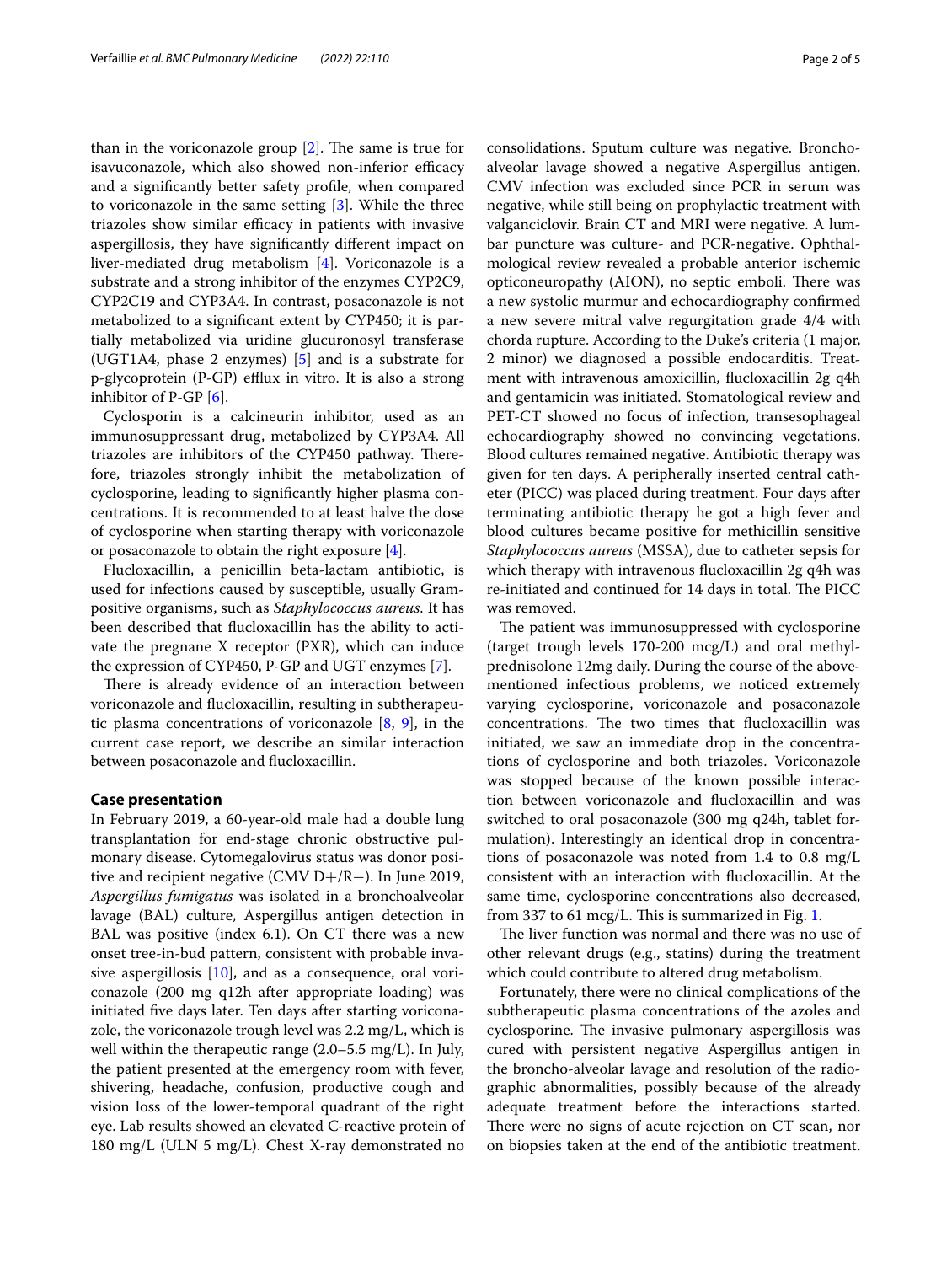

<span id="page-2-0"></span>Spirometry remained stable during the treatment and the years following, without signs of (chronic) rejection.

### **Discussion and conclusions**

A case report published in 2015 described that simultaneous treatment with fucloxacillin and voriconazole resulted in undetectable concentrations of voriconazole [[8\]](#page-4-4). In 2017 a cohort study [[9](#page-4-5)] was published where 11 of 20 patients receiving voriconazole and fucloxacillin simultaneously had signifcantly lowered voriconazole trough levels, defined as  $\langle 1 \rangle$  mg/L. The median voriconazole concentration in these 11 patients during fucloxacillin treatment was 0.20 mg/L, while the median voriconazole trough level in the other 9 patients was 1.45 mg/L, thus also lower than 2 mg/L, which is often used as an alternative target trough level correlating with efficacy. The effect of flucloxacillin on plasma voriconazole concentrations was independent of the fucloxacillin dose administered. The concentrations of other known CYP3A4 substrates (such as cyclosporine and tacrolimus) in plasma were not afected during fucloxacillin therapy alone. The authors suggest that the interaction might be driven by fucloxacillin-mediated PXR activation, however they question the observed phenomenon

noting that the concentrations in plasma of other drugs metabolized by CYP3A4 remained unafected. Besides, the immediate efect of the interaction is not in agreement with the slow process of PXR induction. As mentioned above, posaconazole is not a substrate of CYP3A4 but rather of UGT1A4 and P-GP. It has been described that fucloxacillin also has the potential to induce expression of P-GP and UGT1As, mediated by PXR [\[11](#page-4-7)].

In Fig. [1](#page-2-0) we show the evolution in time in our case of cyclosporine concentrations, cyclosporine dose, voriconazole and posaconazole concentrations, while the patient was treated with fucloxacillin in phase one and three. In the frst phase, when we started fucloxacillin, we saw a drop in cyclosporine concentrations, which was progressive despite a gradual increase of cyclosporine dose. We concluded, based on the available literature, and on the non-measurable voriconazole concentration, that fucloxacillin lowered voriconazole concentrations thereby neutralizing the inhibiting efect of voriconazole on cyclosporine metabolism. Therefore, voriconazole was replaced by posaconazole, as such interaction was not yet described. In the second phase, after ending treatment with fucloxacillin, we saw an immediate recovery of the cyclosporine concentrations, and were able to reduce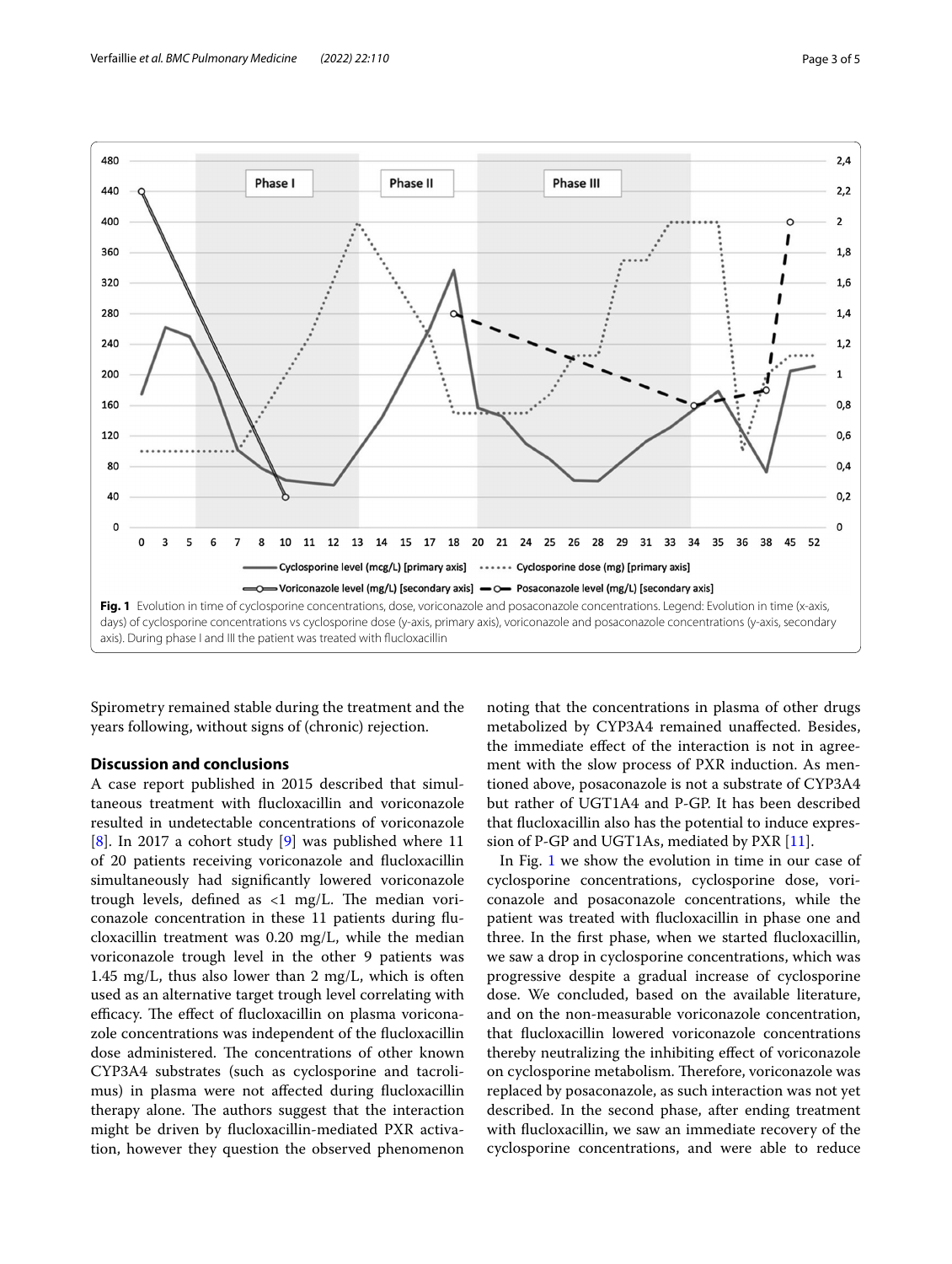cyclosporine doses. Posaconazole trough concentrations were also within the therapeutic range (i.e.,  $>1$  mg/L) in this phase. In the third phase, when fucloxacillin was restarted, cyclosporine concentrations again decreased immediately. Simultaneously, posaconazole concentrations decreased under the threshold needed for efficacy.

To the best of our knowledge, this is the frst documented interaction between posaconazole and fucloxacillin, occurring in a similar way as has been described for voriconazole. Though it has been suggested that flucloxacillin might induce CYP450, P-GP and UGT via the PXR-pathway, the underlying mechanism explaining this interaction should still be confrmed. It is accepted that the process of inducing is a slow process, in terms of days, which is not consistent with the very rapid efect after initiating and withdrawing flucloxacillin. The impact on cyclosporine exposure is considered to be a secondary efect, resulting from the decrease in azole concentrations, as it was previously shown that fucloxacillin does not induce cyclosporine nor tacrolimus concentrations [[9\]](#page-4-5).

It is not clear why the interaction with posaconazole has not been reported before in literature. This might be due to the fact that the combination of posaconazole and fucloxacillin is not very frequent in use, and when fucloxacillin is used, it is mostly in a short course of treatment, whereas in the meantime posaconazole concentrations might not always be monitored. A case report about post-tuberculous mycetoma describes treatment with the combination of posaconazole and fucloxacillin during one week without mentioning subtherapeutic drug concentrations [\[12](#page-4-8)]. Caution is warranted when combining fucloxacillin and isavuconazole; as TDM of isavuconazole is not yet implemented in many centers, the interaction might not be identified. This might lead to long term low exposure as isavuconazole has a very long half-life.

Flucloxacillin decreases plasma exposure of posaconazole, occurring in a similar way as has been described for voriconazole. We recommend close surveillance when fucloxacillin is used concurrently with posaconazole and voriconazole. Moreover, caution is warranted when combining fucloxacillin with isavuconazole, as the interaction might occur with all of the triazoles. This interaction may clearly lead to undertreatment of the invasive aspergillosis, and association of another type of antifungal drug (e.g., Amphotericin B) needs to be considered, or a switch of antibiotic treatment needs to be made. In our case, during the drops of concentration of cyclosporin, we did not increase the dose of methylprednisolone or associate any other immunosuppressant. When the subtherapeutic plasma concentrations would persist for a longer period, that surely would be an option.

Whether this interaction is also applicable for other isoxazole penicillins (e.g., dicloxacillin) is uncertain, although there has been evidence of the same PXR activation and induction of CYP3A4 by dicloxacillin, possibly meaning that it can have the same efect as fucloxacillin on drugs susceptible for this interaction [\[13](#page-4-9)].

#### **Abbreviations**

AION: Anterior ischemic opticoneuropathy; BAL: Bronchoalveolar lavage; CMV: Cytomegalovirus; CYP450: Cytochrome P450; IPA: Invasive Pulmonary Aspergillosis; MSSA: Methicillin sensitive Staphylococcus aureus; PICC: Peripherally inserted central catheter; P-GP: P-glycoprotein; PXR: Pregnane X receptor; TDM: Therapeutic drug monitoring; UGT: Uridine glucuronosyl transferase.

#### **Acknowledgements**

Not applicable.

#### **Authors' contributions**

SV was the treating physician, wrote the case report and got informed consent of the patient. GV was the supervising physician, reviewed the report and edited the paper. RV and LG also reviewed the report and suggested minor adjustments. IS gave major feedback about the pharmacological content and suggested additional references. All authors read and approved the fnal manuscript.

#### **Funding**

Not applicable.

#### **Availability of data and materials**

Not applicable.

#### **Declarations**

**Ethics approval and consent to participate** Not applicable.

#### **Consent for publication**

The patient had the chance to read the article and written informed consent to publish the above-mentioned information was obtained from the patient.

#### **Competing interests**

The authors declare that they have no competing interests.

#### **Author details**

<sup>1</sup> Department of Respiratory Diseases, Lung Transplantation Unit, University Hospital Gasthuisberg, Leuven, Belgium. <sup>2</sup> Department of Pharmaceutical and Pharmacological Sciences, University of Leuven, Leuven, Belgium. <sup>3</sup>Lung Transplantation Unit, University Hospitals Leuven, 49 Herestraat, 3000 Leuven, Belgium.

Received: 8 June 2021 Accepted: 21 March 2022 Published online: 27 March 2022

#### **References**

- <span id="page-3-0"></span>1. Yi WM, Schoeppler KE, Jaeger J, Mueller SW, MacLaren R, Fish DN, et al. Voriconazole and posaconazole therapeutic drug monitoring: a retrospective study. Ann Clin Microbiol Antimicrob. 2017;16(1):1–14.
- <span id="page-3-1"></span>2. Maertens JA, Rahav G, Lee D-G, Ponce-de-León A, Ramírez Sánchez IC, Klimko N, et al. Posaconazole versus voriconazole for primary treatment of invasive aspergillosis: a phase 3, randomised, controlled, non-inferiority trial. Lancet. 2021;397(10273):499–509.
- <span id="page-3-2"></span>3. Samanta P, Clancy CJ, Marini RV, Rivosecchi RM, McCreary EK, Shields RK, et al. Isavuconazole is as efective as and better tolerated than